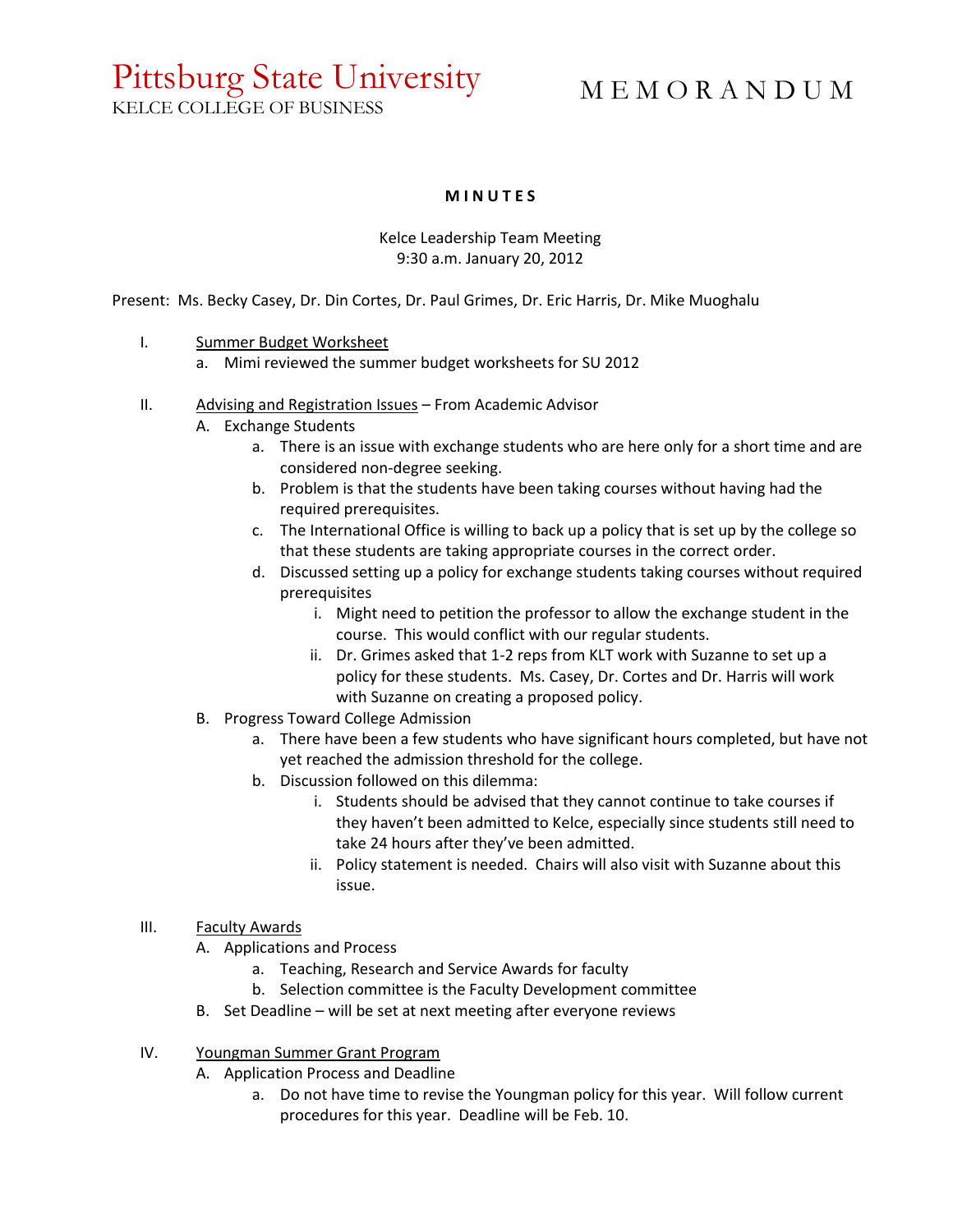- B. Program Assessment Committee members
	- a. The Dean has asked that Dr. Baack, Dr. C. Fischer, & Dr. O'Bryan be on the committee to review the procedures and make recommendations for the Youngman Grant by fall. Dr. Grimes will talk to these representatives.
- V. Accreditation Issues
	- A. AQ/PQ Determination Meeting set date and time
		- a. Discussion followed on research requirements for AQ status and what a reasonable number of research activities would be for faculty.
		- b. Date and time for meeting is Monday, Feb. 6 from 8:30-1:00.
			- i. Everyone should bring hard copies of faculty vita and justification for AQ or PQ status.
	- B. CMM Process develop teams and set working schedule (Capability Maturity Model)
		- a. Need to put together 4-5 teams from the departments/disciplines to work on the each of the different standards. Will review where we are relative to each of the standards.
		- b. Chairs are asked to review this process and come up with teams of faculty. Will try to have 8 teams of faculty for the college. Every team will get 2-3 standards to review. Will ask each faculty member to sign up for their teams according to the standards that need to be reviewed. Each team will identify a leader and leaders will meet with the Dean to describe the process.

#### VI. Innovation and Entrepreneurship

- A. Perceptions and fall out
	- a. Not everyone in the COB is excited about this process. Dr. Harris said that there are several red flags that would prohibit him from participating in the program. He will still be supportive if the program goes forward.
	- b. We are still just looking at the opportunities of this package and perhaps other packages.
		- i. We need to take a step back and not jump the gun that we are absolutely locked into this program.
		- ii. We can do what fits best for us.
		- iii. We need to be team players with other areas on campus and in the community.
		- iv. City of Pittsburg is interested in supporting a collaborative effort between the COB and the COT.
		- v. Other universities are teaching this as an overload for faculty.
		- vi. This could be a certificate program.
- B. Intercollege Task Force call for participation
	- a. Dr. Grimes and Dr. Dallman would like to form a faculty driven task force to look at creating our own program for both colleges.
	- b. Will try to form the task force to explore the program this spring. (possible members for task force: Dr. Muoghalu, Dr. Dalecki, Ms. Polfer, Mr. Strong, Mr. McKinnis).
	- c. Message that we need to send is that we are team players with the college of technology.